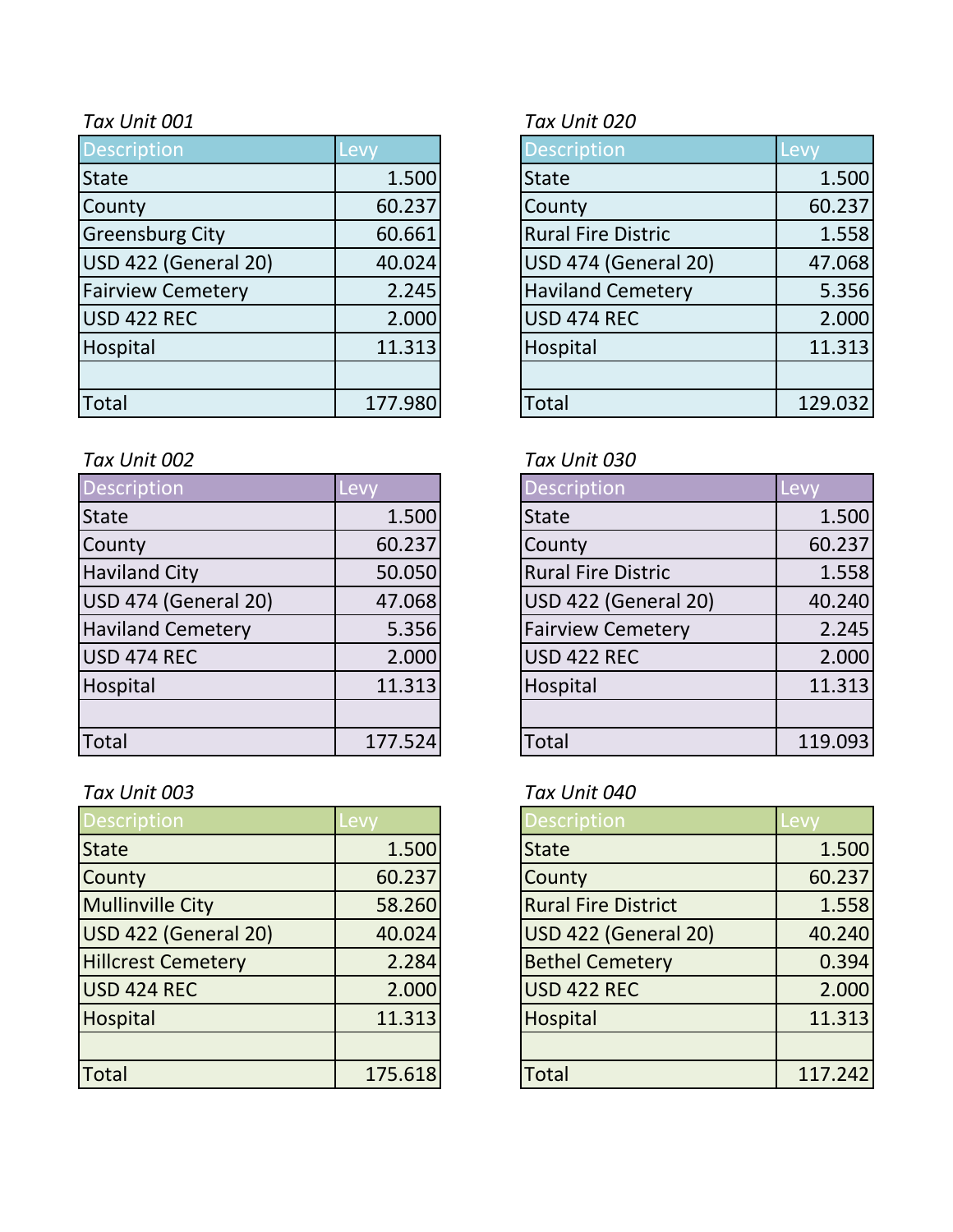| <b>Description</b>         | Levy    | <b>Description</b>         | Levy    |
|----------------------------|---------|----------------------------|---------|
| <b>State</b>               | 1.500   | <b>State</b>               | 1.500   |
| County                     | 60.237  | County                     | 60.237  |
| <b>Rural Fire District</b> | 1.558   | <b>Rural Fire District</b> | 1.558   |
| USD 422 (General 20)       | 40.024  | USD 422 (General 20)       | 40.024  |
| <b>Bethel Cemetery</b>     | 0.394   | <b>Haviland Cemetery</b>   | 5.356   |
| USD 422 REC                | 2.000   | <b>USD 422 REC</b>         | 2.000   |
| Hospital                   | 11.313  | Hospital                   | 11.313  |
|                            |         |                            |         |
| <b>Total</b>               | 117.026 | <b>Total</b>               | 121.988 |

# *Tax Unit 060 Tax Unit 090*

| Description                | Levy    | <b>Description</b>         | Levy    |
|----------------------------|---------|----------------------------|---------|
| <b>State</b>               | 1.500   | <b>State</b>               | 1.500   |
| County                     | 60.237  | County                     | 60.237  |
| <b>Rural Fire District</b> | 1.558   | <b>Rural Fire District</b> | 1.558   |
| USD 422 (General 20)       | 40.024  | USD 474 (General 20)       | 47.068  |
| <b>Hillcrest Cemetery</b>  | 2.284   | Soldier Creek Cemetery     | 3.278   |
| USD 422 REC                | 2.000   | <b>USD 474 REC</b>         | 2.000   |
| Hospital                   | 11.313  | Hospital                   | 11.313  |
|                            |         |                            |         |
| <b>Total</b>               | 118.916 | Total                      | 126.954 |

# *Tax Unit 070 Tax Unit 100*

| <b>Description</b>         | Levy    | <b>Description</b>         | Levy    |
|----------------------------|---------|----------------------------|---------|
| <b>State</b>               | 1.500   | <b>State</b>               | 1.500   |
| County                     | 60.237  | County                     | 60.237  |
| <b>Rural Fire District</b> | 1.558   | <b>Rural Fire District</b> | 1.558   |
| USD 422 (Genreal 20)       | 40.027  | <b>USD 422</b>             | 40.024  |
| <b>Hillcrest Cemetery</b>  | 2.284   | <b>No Cemetery</b>         | 0.000   |
| USD 422 REC                | 2.000   | <b>USD 422 REC</b>         | 2.000   |
| Hospital                   | 11.313  | Hospital                   | 11.313  |
|                            |         |                            |         |
| Total                      | 118.919 | <b>Total</b>               | 116.632 |

# *Tax Unit 050 Tax Unit 080*

| <b>Description</b>          | Levy    |
|-----------------------------|---------|
| <b>State</b>                | 1.500   |
| County                      | 60.237  |
| <b>Rural Fire District</b>  | 1.558   |
| <b>USD 422 (General 20)</b> | 40.024  |
| <b>Haviland Cemetery</b>    | 5.356   |
| <b>USD 422 REC</b>          | 2.000   |
| Hospital                    | 11.313  |
|                             |         |
| `otal                       | 121.988 |

| <b>Description</b>            | Levy    |
|-------------------------------|---------|
| <b>State</b>                  | 1.500   |
| County                        | 60.237  |
| <b>Rural Fire District</b>    | 1.558   |
| USD 474 (General 20)          | 47.068  |
| <b>Soldier Creek Cemetery</b> | 3.278   |
| <b>USD 474 REC</b>            | 2.000   |
| Hospital                      | 11.313  |
|                               |         |
| Total                         | 126.954 |

| <b>Description</b>         | Levv    |
|----------------------------|---------|
| <b>State</b>               | 1.500   |
| County                     | 60.237  |
| <b>Rural Fire District</b> | 1.558   |
| <b>USD 422</b>             | 40.024  |
| <b>No Cemetery</b>         | 0.000   |
| <b>USD 422 REC</b>         | 2.000   |
| Hospital                   | 11.313  |
|                            |         |
| Total                      | 116.632 |